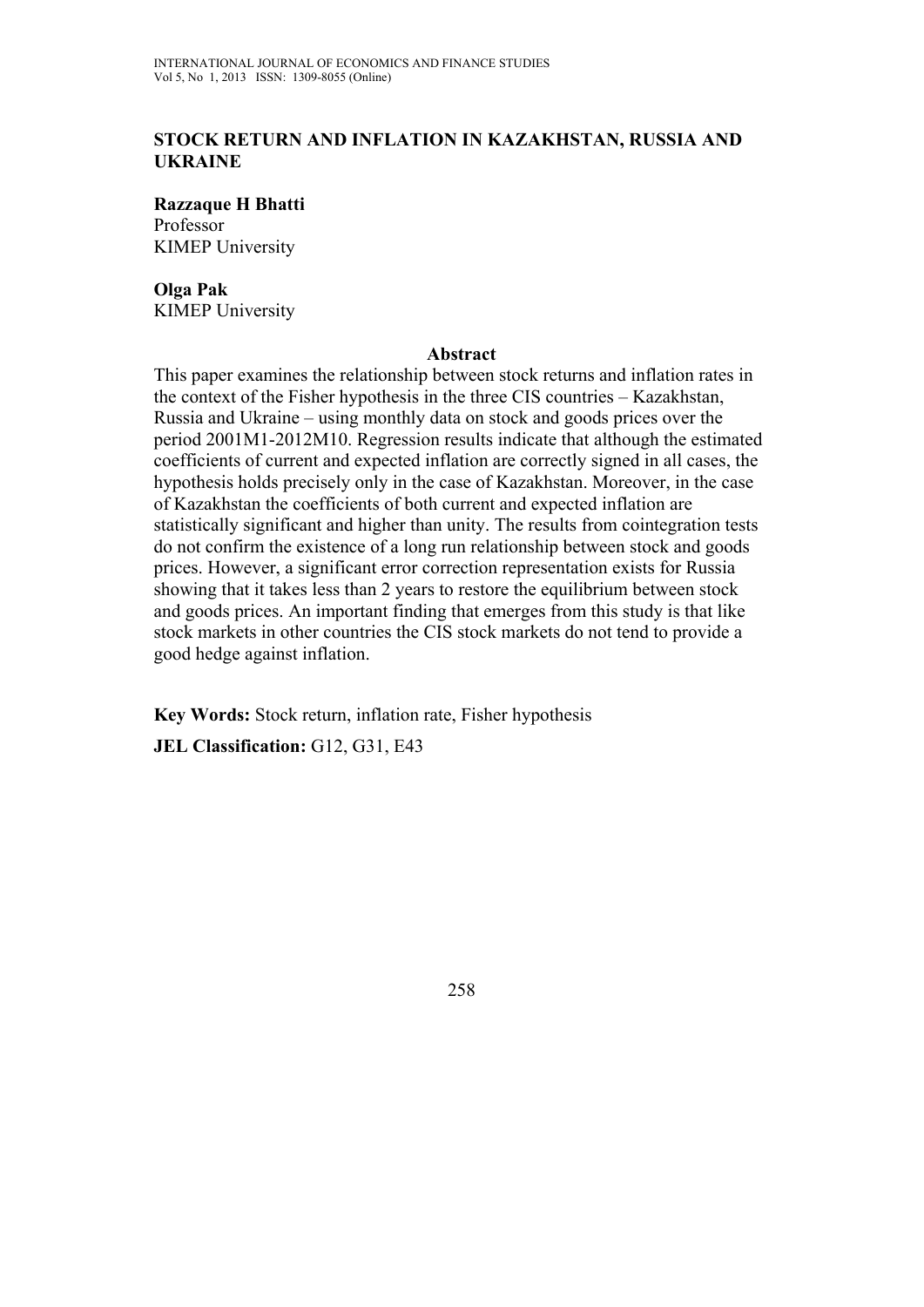## 1. **INTRODUCTION**

The sudden surge of inflation since the late 1960s has caused increasing concern among investors about a persistent rise in the general price level. It is argued that financial assets such as common stocks (representing claims against corporations' real assets) should provide a hedge against inflation. This proposition, which is embedded in the Fisher (1930) hypothesis  $(FH)^1$ , implies that if stock markets are efficient, then the one-period nominal stock return should reflect fully all available information about inflation expected to prevail over the holding period such that expected real stock return is constant and independent of expected inflation. If stock prices fail to move in line with goods prices and nominal stock returns with expected inflation, then common stocks are unlikely to provide a good hedge against inflation, thereby resulting in several implications<sup>2</sup>. First, lower stock prices indicate that firms perform poorly, since the movement in stock prices is viewed as a prime indicator of firms' current and future performance. Second, a fall in stock prices is likely to reduce consumption demand by households. Third, a downward trend in stock prices should discourage investment spending, since it is viewed as a signal that market places a low value on firms' capital stock, which in turn should encourage mergers rather than investment in new capital equipment and structures. Fourth, if a negative causation runs from goods prices to stock prices, inflation is likely to reduce the growth of the corporate capital stock, which will in turn exert a direct adverse effect on productivity and output. It is, therefore, of great interest for researchers to investigate whether common stocks provide any hedge against inflation.

Massive work has appeared on testing whether the FH has any relevance in Treasury-bills and stock markets. The earliest work carried out, among others, by Outdet (1973), Linter (1975), Jaffe and Mandelker (1976), Bodie (1976), Nelson (1976), and Fama and Schwert (1977) tested the relationship between stock returns and expected inflation for the United States.<sup>3</sup> The results of these studies

 $\overline{a}$ 

<sup>&</sup>lt;sup>1</sup>Humphrey (1983; pp.2-6) argues that the proposition that the nominal interest rate equals the real interest rate plus expected inflation has a long history that can be traced back more than 240 years in the writings of William Douglass, Henry Thornton, John Stuart Mill, Jacob de Hass, Alfred Marshall and J B Clark. In fact, this notion was disproved by Fisher (1930) himself when he made it clear that he was by no means the first to present that analysis. 2

 $2$  See Pearce (1982; pp.3-4).

<sup>&</sup>lt;sup>3</sup>The findings are mixed regarding Treasury-bill markets. For a detailed analysis see (Moosa and Bhatti, 1997; pp. 280-303).

<sup>259</sup>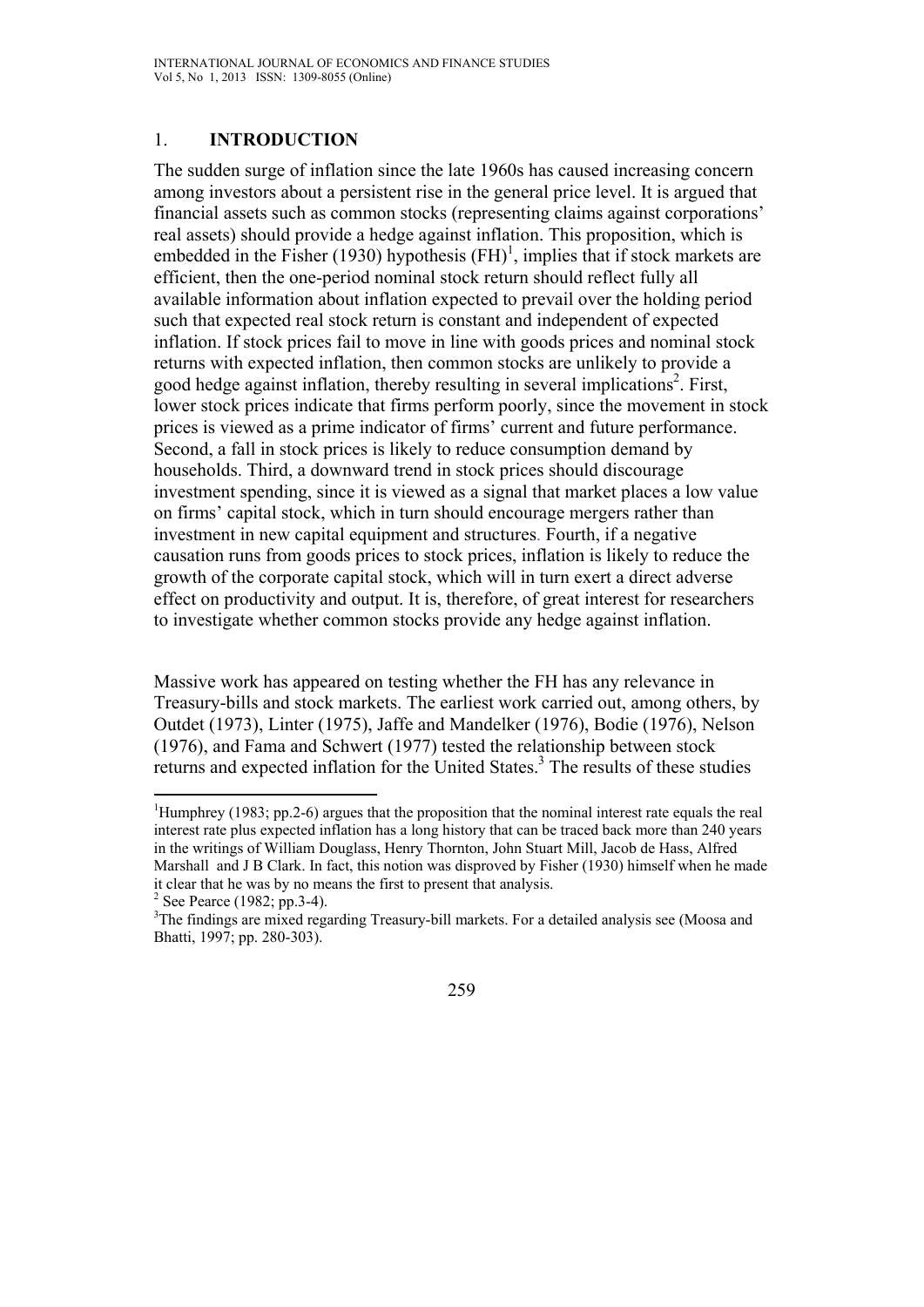show that the FH does not hold, and that the U.S. common stocks do not provide a good hedge either against anticipated inflation or unanticipated inflation. Moreover, unlike the Fisher proposition that nominal stock returns should move positively in a one-to-one proportionality with inflation, the findings of these studies indicate that nominal returns on the U.S. common stocks move negatively with inflation rates.

In contrast, Firth (1979) produced evidence supportive of the FH for the British stock market. The results show that the coefficients of the FH are significantly positive for the overall period (1955-1976) and the later sub-periods (1966-1976 and 1969-1976). In all but one period, the coefficients are greater than unity, thus indicating that investors are more than compensated for anticipated inflation. Results are, however, consistent with the findings of the earliest studies obtained, among others, by Gultekin (1983a), Cohn and Lessard (1981) and Solnik (1983) who tested the FH for a larger set of countries including the US and U.K. It is argued that the inability of stock prices to keep up with goods prices is not a phenomenon restricted to the U.S markets alone but has relevance for many other developed countries. Testing the FH for 26 countries, Gultekin (1983a) obtained results lending support to the findings reported by the earliest studies<sup>4</sup>. Cohn and Lessard (1981) argue that in reality the negative relationship between stock return and inflation is the characteristic of the most major industrial countries. Testing the relationship between stock returns and inflation rates using quarterly data on eight countries – Canada, France, Germany, Italy, Japan, the Netherlands, the U.K. and the U.S. – over the period 1971:1-1979:4, they produced results which are consistent with those of earlier studies that stock returns are negatively correlated with inflation in most cases including the U.S. Solnik (1983) tested the FH using monthly data on nine countries – Belgium, Canada, France, Germany, Japan, the Netherlands, Switzerland, the U.K. and the U.S. – over the period 1971:1-1980:12 and document results soundly rejecting the Fisher proposition that the real return is independent of expected inflation and that there is a positive relationship between nominal stock returns and expected inflation in all cases, except for Canada. There is, however, some support for the FH provided by

 $\overline{a}$ <sup>4</sup> In his subsequent paper, however, Gultekin (1983b) reported remarkably different results from those of the earliest studies using the Livingston survey data on inflation expectations, lending support to the proposition of a one-to-one positive correspondence between nominal stock return and expected inflation.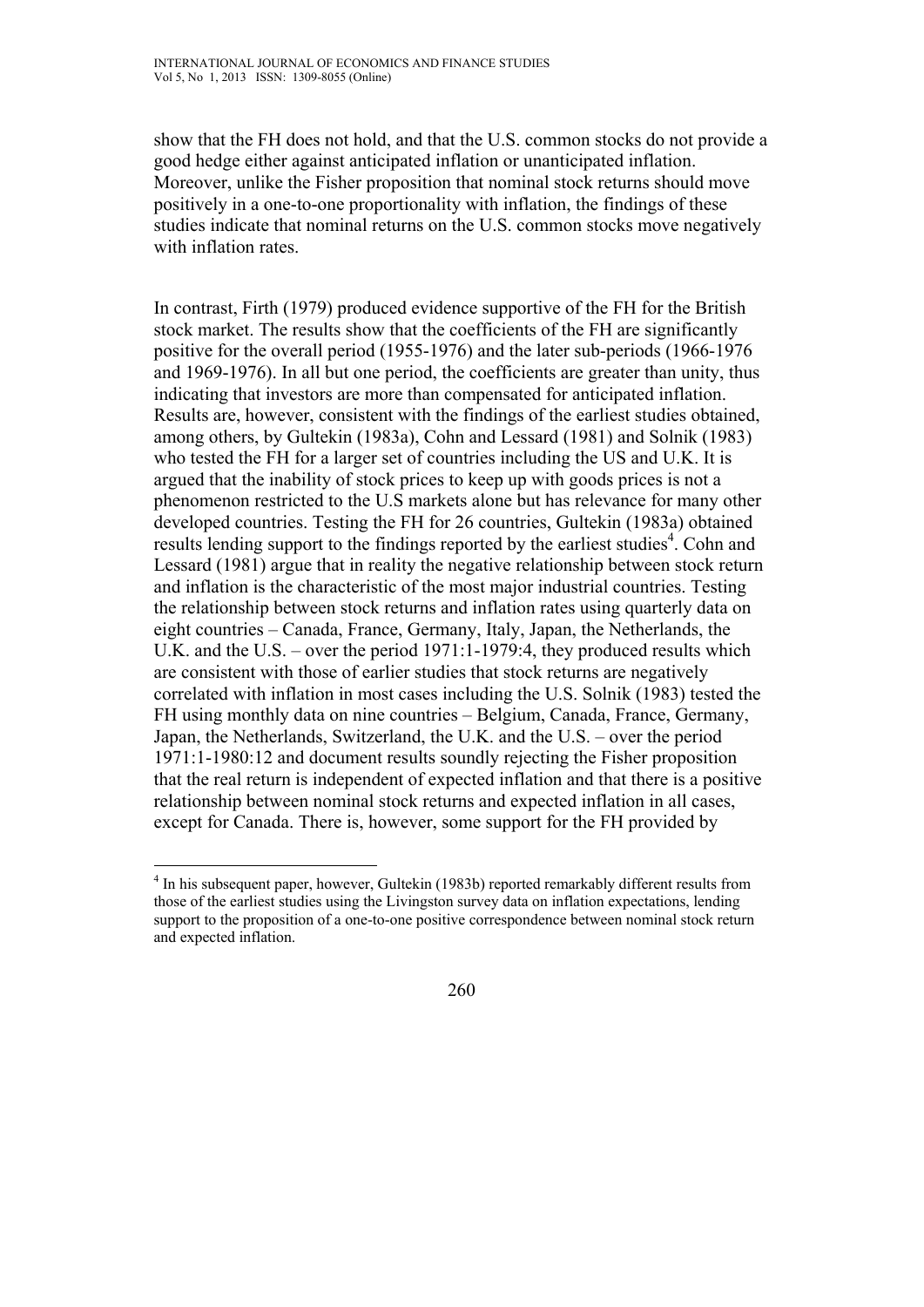Barens et al (1999) who tested the FH for the stock markets of 25 countries over different sample periods. The results obtained show that in 16 of 25 countries the relationship between nominal stock return and inflation is negative. Only in 4 countries is the correlation between inflation and nominal stock return higher than 0.1. The coefficient on inflation rate is significantly positive in 4 cases when nominal equity returns are regressed on contemporaneous rates of inflation.

Boudoukh and Richardson (1993) argue that the studies reporting evidence rejecting the FH have focused almost exclusively on short-term asset returns with time horizons of one year or less. Using annual data on stock return and inflation over short- and long-holding periods covering the period 1802-1990, they produced evidence indicating that long-horizon nominal stock returns are positively related to both ex ante and ex post long-term inflation rates. These results are interpreted as somewhat robust with respect to particular sub-periods chosen over the past two centuries as well as to both the U.S. and the U.K. markets. Using 1-year and 5-year holding-period stock returns over the periods 1802-90, 1870-90 and 1914-90 and employing instrumental variable technique, they found results confirming a negative insignificant relationship between stock returns and inflation rates when 1-year holding period is used. The coefficients from the 5-year holding period are significantly positive and range from 0.38 to 2.12, with most values exceeding 1. Similar results were reported earlier by Jaffe and Mandelker (1976) who noted that while annual stock returns are positively correlated with annual concurrent inflation rates over the much longer periods of 1875-1970, they are not over the short periods. They also reported that the longrun inflation elasticity of stock return of 0.50 was not statistically different from unity over the period 1875-1970. Solnik and Solnik (1997) and Schotman and Schweitser (2000) also noted that stocks provide a hedge against inflation only in the long run. Testing the FH for eight countries, Solnik and Solnik (1997) pointed out that the coefficient of inflation tends to approach unity as the investment horizon increases. Schotman and Schweitser (2000) showed that investment in common stocks provides a hedge against inflation only over the long run when the investment horizon exceeds 15 years. Kim and Ryoo (2011) also confirm the positive relationship between the U.S. stock returns and inflation. Testing the long-run relationship between stock and goods prices using a century-long US data covering monthly observations over the period 1900:01-2009:06 and employing different holding periods (10, 20, 30 and 40 years), Kim and Ryoo (2011) produced results supporting the presence of a one-to-one correspondence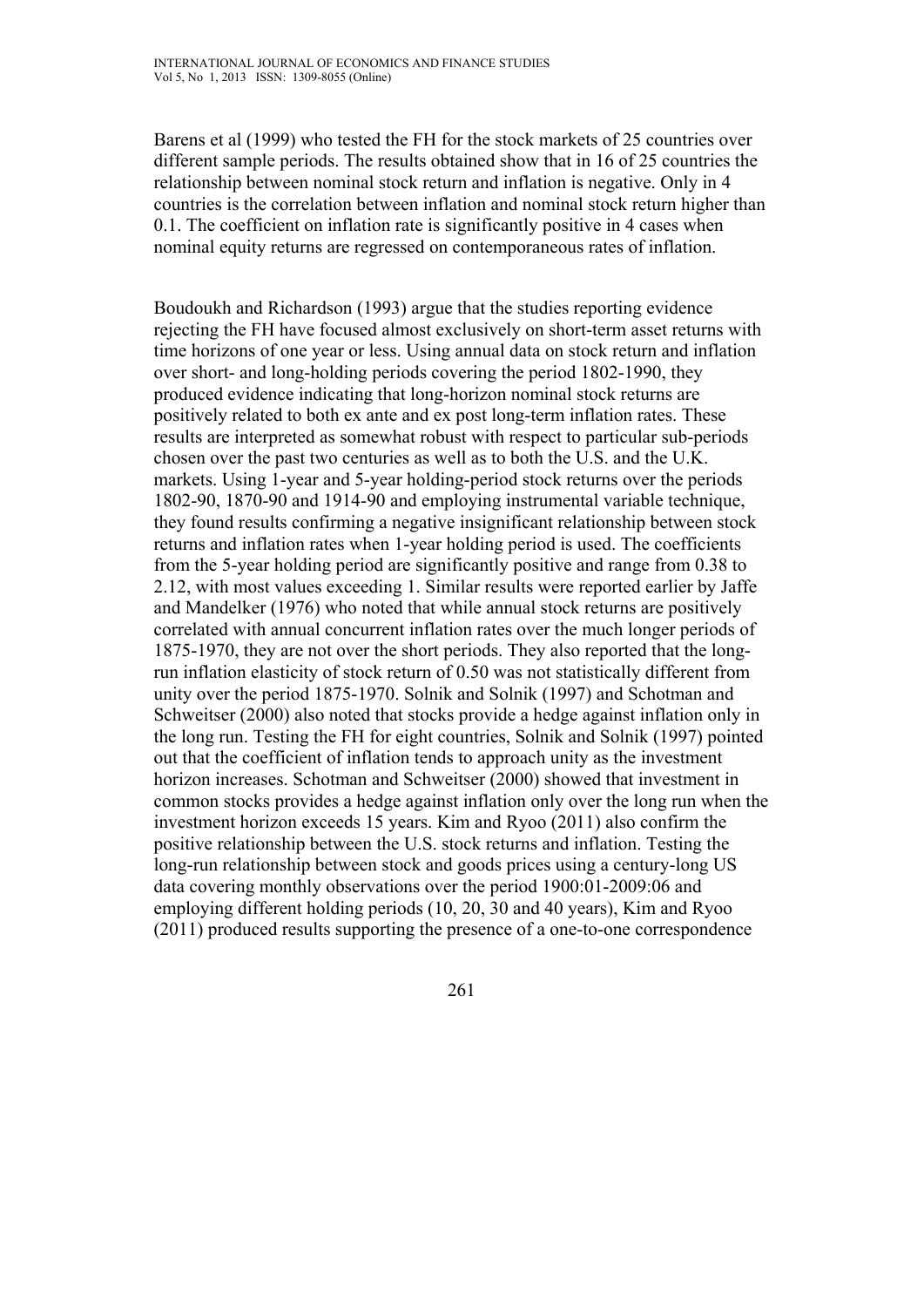between stock and goods prices during the 1940s and the early 1950s. They, however, warned that these results must be taken with caution, since the corresponding data set covers a period of extremely volatile stock returns and inflation rates.

Anari and Kolari (2001) note that the problem with testing the FH in the long run is that stock returns and inflation rates are calculated by differencing first stock and goods prices, which eliminates a long-run information contained in the level data. One approach to overcome this problem and capture the long-run information is to use returns and inflation rates over longer holding-periods and longer period data consisting of a century or so, as suggested by Jaffe and Mandelker (1976) and Boudoukh and Richardson (1993). The other approach is to test the FH in the long run using the level data on stock and goods prices, and then use stock returns and inflation rates to construct an error correction model incorporating the long-run information to capture the dynamics of the relationship in the short run. Employing the Johansen (1991) method of cointegration and using monthly data for six industrial countries (Canada, France, Germany, Japan, the U.S. and the U.K.) over the period 1953-1998, Anari and Kolari (2001) produced results which are supportive of the FH. The results also indicate that long-run elasticities of stock prices are generally greater than 1, ranging from 1.04 (for France) to 1.65 (for Japan) in all cases. The authors note that the coefficients of the FH (ranging from 1.04 to 1.65) are more consistent with those reported by Jaffe and Mandelker (1976), Boudoukh and Richardson (1993) and Hein and Mercer (1999). They also estimated error-correction models showing that the speed of adjustment lies between 0.01 and 0.03, implying that stock prices take a long time to return to their equilibrium level. Similar results were obtained by Al-Khazali and Pyun (2004) and Alagidede and Panagiotidis (2010) who tested the FH in the long run for Pacific-Basin and African countries respectively. Al-Khazali and Pyun (2004) tested the FH for nine Pacific Basin countries and produced results showing that the estimated coefficients of inflation range from 1.02 (for the Philippines) to 1.67 (for Hong Kong). Alagidede and Panagiotidis (2010) verified the FH for six African countries – Egypt, Kenya, Morocco, Nigeria, South Africa and Tunisia – and showed that the estimates of the elasticity of stock prices with respect to goods prices range from 0.015 (for Tunisia) to 2.264 (for South Africa).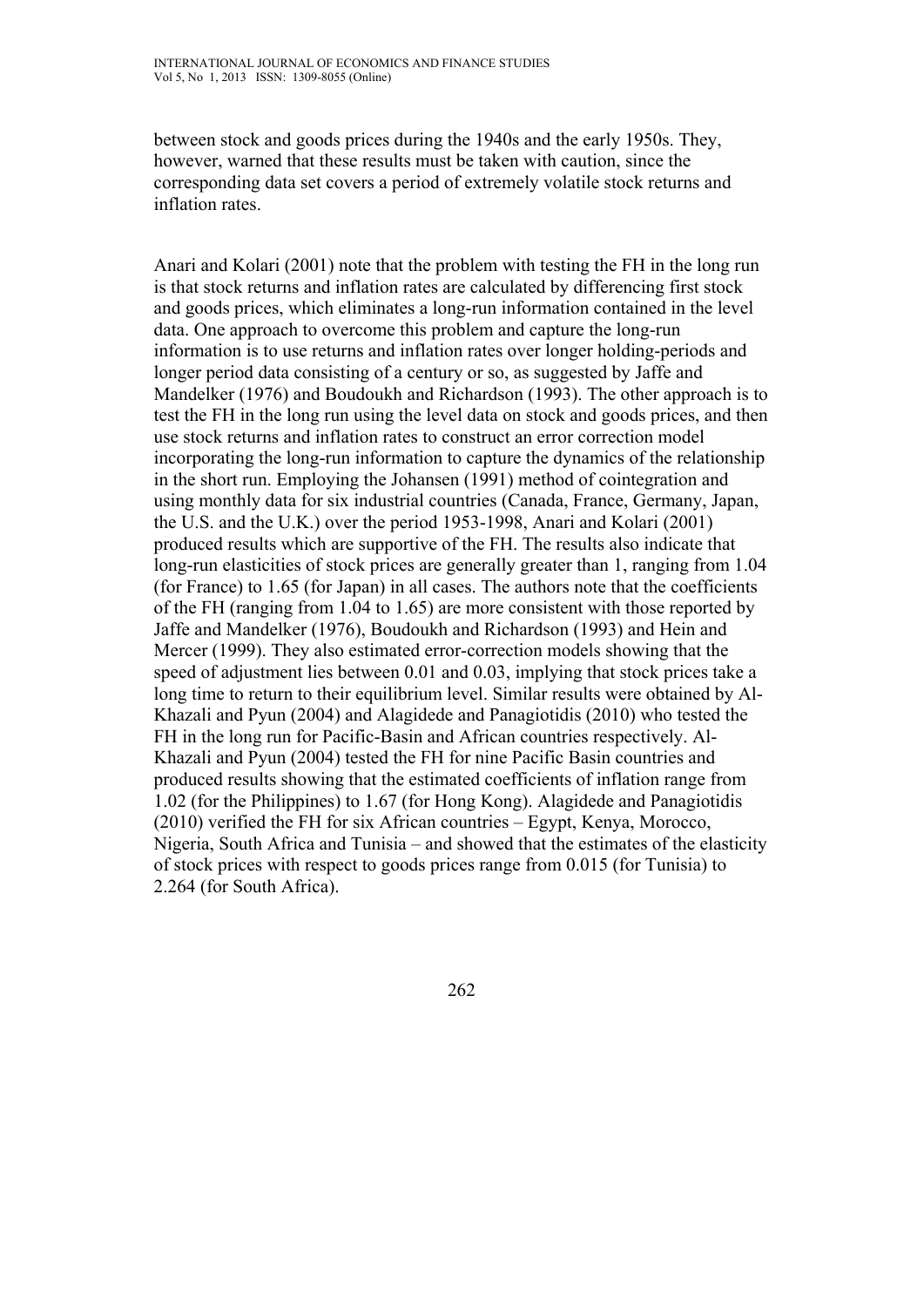This paper contributes to the studies focusing a short-run relationship between stock return and inflation, a long-run relationship between stock and goods prices and whether stocks provide a good hedge against inflation. This is done by testing the FH for the three countries of the Common Wealth of Independent States (CIS) – Kazakhstan, Russia and Ukraine – using monthly data on KASE, MICEX and PFTS and consumer prices over the period 2001:01-2012:10. One reason for picking up only stock markets of Kazakhstan, Russia and Ukraine is that sufficient data are not available on stock markets of the other CIS countries. The other reason is that the stock markets in Kazakhstan, Russia and Ukraine are relatively more developed and sophisticated than those in other CIS countries. The organization of the rest of the paper is as follows. Section 2 gives a brief description of how the FH is applied to stock markets, while Section 3 discusses the sample data, methodology and results. The final section concludes the results.

## **2. THE FISHER HYPOTHESIS AND THE STOCK MARKET**

Fisher (1930) notes that if the Treasury-bills market is efficient, then the oneperiod equilibrium nominal interest rate on Treasury-bills should adjust fully to the corresponding inflation rate anticipated by market agents such that expected real return is constant and independent of expected inflation over time. This proposition that nominal return contains market assessment of expected inflation can be applied to all financial assets including stocks. Thus, if the stock market is efficient, then stock prices are set in the manner that reflect all available information, eventually forcing expected nominal returns on stocks to adjust fully to expected inflation and the corresponding real stock return to be constant over time. In an approximate form, this relationship is given by:

$$
\Delta s_{t+1}^e = r_{t+1}^e + \Delta p_{t+1}^e \tag{1}
$$

where  $\Delta s_{t+1}^e(\Delta p_{t+1}^e)$  $\Delta s$ <sup>e</sup><sub>t+1</sub>( $\Delta p$ <sup>e</sup><sub>t+1</sub>) represents expected return on the market portfolio of

commons stocks (the basket of consumer goods) and  $r_{t+1}^e$  is the expected real stock return. The FH predicts that in an efficient stock market, expected nominal return rises by an amount equivalent to expected inflation, keeping expected real return to be constant over the holding period. If the expected real return,  $r_{t+1}^e$ , is equal to a constant value, *a*, over time and that it fluctuates over time by a random term,  $u_t$ , then the behavior of the expected real return can be modeled as follows: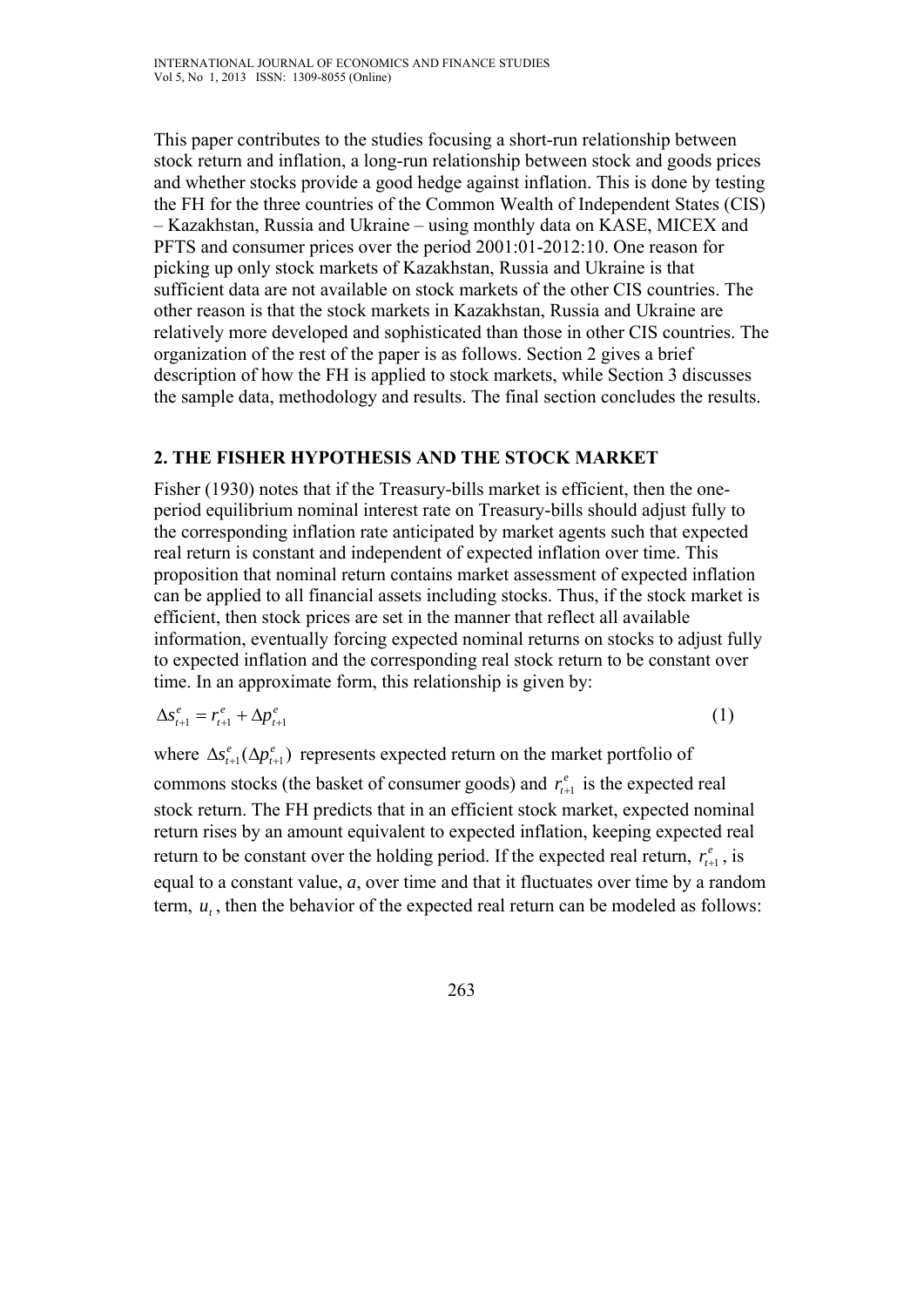$$
r_{t+1}^e = a + u_t \tag{2}
$$

Moreover, if market agents efficiently process all available information to predict future changes in stock and goods prices, then ex post changes in stock and goods prices realized from time *t* to *t+1* will differ from ex ante changes by a mean zero serially uncorrelated random terms  $(E[\varepsilon_{t+1} | \Omega] = 0, E[\varepsilon_{t+1} | \Omega] = 0; E[\varepsilon_{t+1} \varepsilon_{t+1-i}] = 0 \forall i \neq 0;$ 

 $E(\varepsilon_{2t+1}\varepsilon_{2t+1-i})=0\forall_{i}\neq 0$ ). Formally

$$
\Delta s_{t+1} = \Delta s_{t+1}^e + \varepsilon_{1t+1} \tag{3}
$$

$$
\Delta p_{t+1} = \Delta p_{t+1}^e + \varepsilon_{2t+1} \tag{4}
$$

Substituting equation (1) into equations (2)-(4) and rewriting the resultant expression in a stochastic regression form we obtain

$$
\Delta s_{t+1} = \beta_0 + \beta_1 \Delta p_{t+1} + \varepsilon_{t+1} \tag{5}
$$

where  $\beta_0 = a$  and  $\varepsilon_{t+1} = u_t + v_t + \varepsilon_{t+1} - \varepsilon_{2t+1}$  is the composite error term where  $v_t$  is the error term representing the effect on stock market return unexplained by expected inflation. In a contemporaneous stochastic regression form, equation can be rewritten as follows:

$$
\Delta s_t = \beta_0 + \beta_1 \Delta p_t + \varepsilon_t \tag{6}
$$

For the FH to hold precisely and common stocks to provide a hedge against contemporaneous and expected inflation, the restriction  $(\beta_0, \beta_1) = (0,1)$  should not be rejected and  $\varepsilon_{t+1}(\varepsilon_t)$  should be white noise.

For a long-run relationship between stock and goods prices, equation (7) can be rewritten in a level form as follows:

$$
s_t = \alpha + \beta p_t + \varepsilon_t \tag{7}
$$

If the FH holds precisely, then not only should stock prices be cointegrated with goods prices in a one-to-one correspondence but also should nominal stock returns move in a one-to-one correspondence with inflation as represented by equations (5) and (6). If true, then a valid error-correction representation must exist between stock and goods prices of the form given by:

264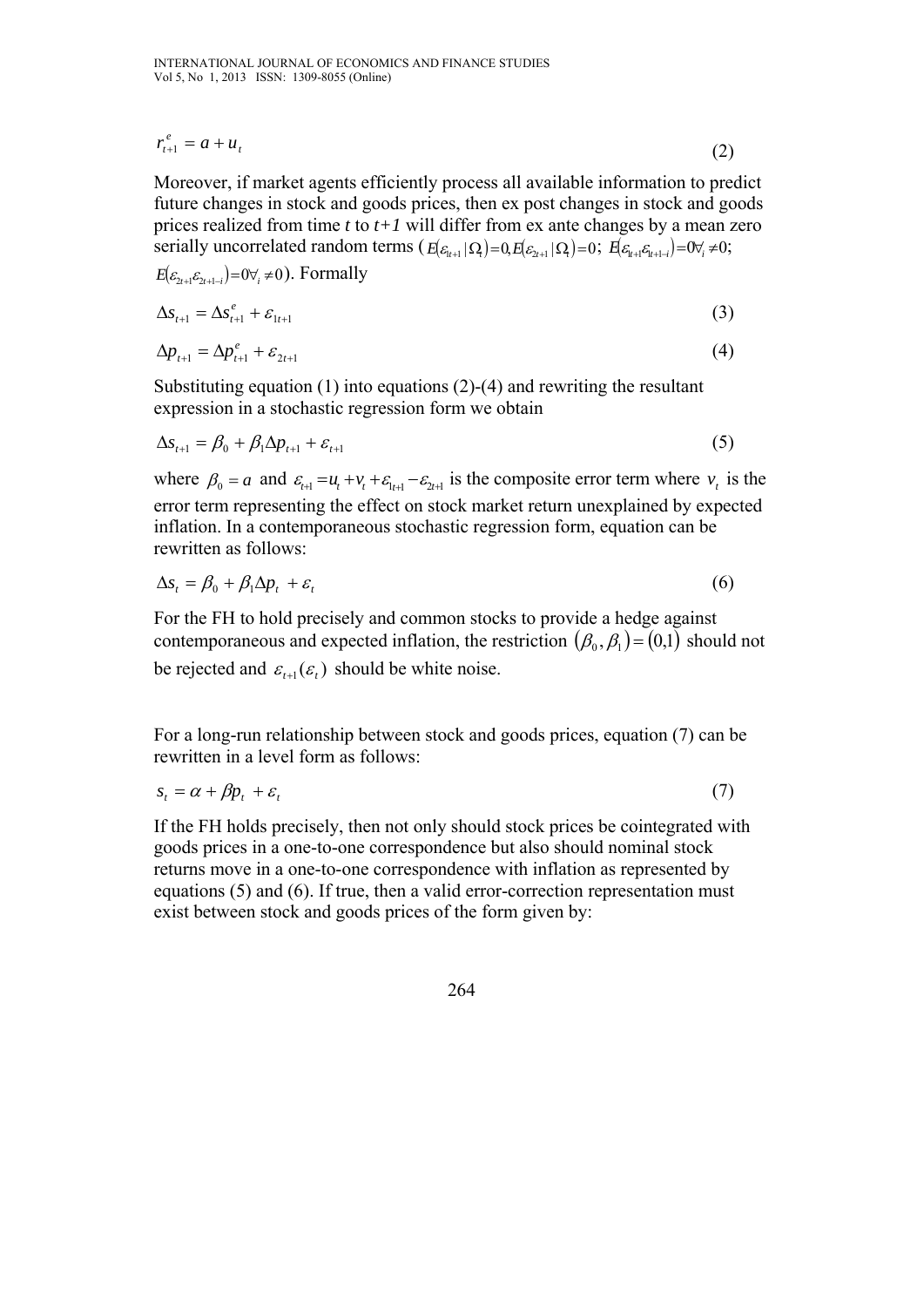$$
\Delta s_t = \alpha + \sum_{i=0}^m \beta_i \Delta p_{t-i} + \sum_{i=1}^m \gamma_i \Delta s_{t-i} + \theta \varepsilon_{t-1} + \nu_t
$$
\n(8)

where the coefficient  $\theta$ , which measures the speed of adjustment to the long-run relationship, should be significantly negative.

### **3. SAMPLE DATA, METHODOLOGY AND EMPIRICAL RESULTS**

The relationship between stock return and inflation is tested for the three CIS countries: Kazakhstan, Russia and Ukraine. The data covers monthly observations on stock market indexes such as KASE for Kazakhstan, MICEX for Russia and PFTS for Ukraine over the period 2001:01-2012:10. The data were obtained from Bloomberg.

Prior to testing the FH in the long run, the Dickey-Fuller (1979) and Phillips-Perron (1988) tests are used to test whether the variables underling equation (7) contain a unit root. The results, as reported in Table 1, indicate that goods and stock prices are I(1) in level but I(0) in first difference in all cases, except for Kazakhstan for which goods prices are I(0) in level based on the ADF test.

| Variable       |            | ADF                     | <b>PP</b> |                         |  |
|----------------|------------|-------------------------|-----------|-------------------------|--|
|                | Level      | <b>First Difference</b> | Level     | <b>First Difference</b> |  |
| <b>Russia</b>  |            |                         |           |                         |  |
| $p_{t}$        | $-2.423$   | $-6.891*$               | $-1.883$  | $-6.952*$               |  |
| $S_t$          | $-2.296$   | $-8.848*$               | $-2.093$  | $-8.836*$               |  |
| <b>Ukraine</b> |            |                         |           |                         |  |
| $p_{t}$        | $-1.290$   | $-11.087*$              | $-1.389$  | $-6.910*$               |  |
| $S_t$          | $-1.540$   | $-8.093*$               | $-1.508$  | $-8.017*$               |  |
| Kazakhstan     |            |                         |           |                         |  |
| $p_{t}$        | $-3.289**$ | $-5.144*$               | $-2.265$  | $-4.123*$               |  |
| $S_t$          | $-1.437$   | $-6.943*$               | $-1.389$  | $-6.910*$               |  |

**Table 1: Testing for a Unit Root** 

\* Significant at the 5% level.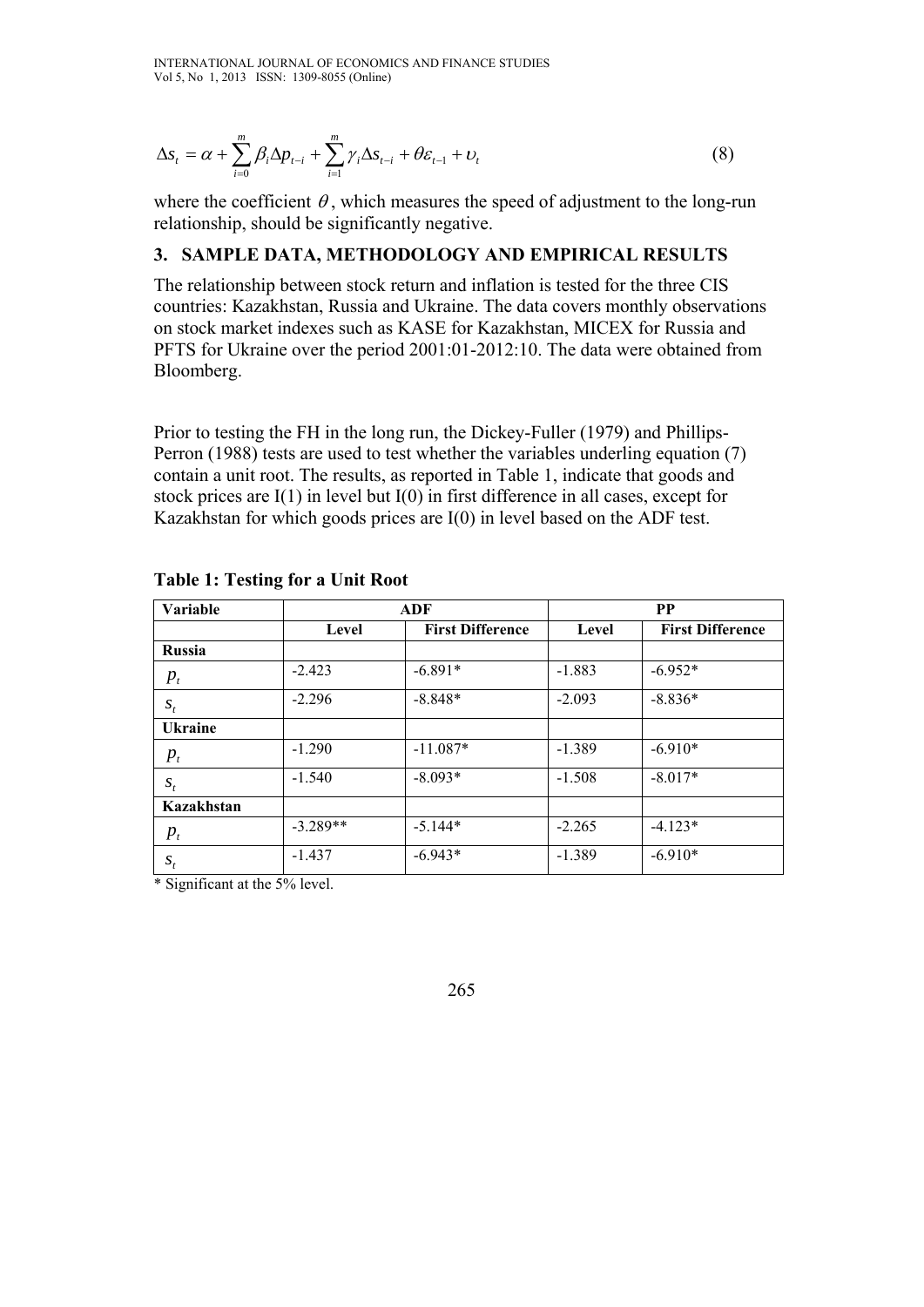Thus, equations (5) and (6) representing the FH can be tested by employing regression analysis. Regression results, as reported in Table 2 and Table 3, indicate that coefficients of both contemporaneous and expected inflation are positive in all cases, ranging from 0.816 (for Russia) to 3.785 (for Kazakhstan), and that the proposition of a one-to-one correspondence between stock returns and inflation cannot be rejected in all cases. It must, however, be noted that these coefficients are insignificant in all cases, except for Kazakhstan in which case the FH holds precisely. However, these results are not reliable, since they do not pass all such diagnostic tests as serial correlation (SC), functional form (FF), normality (NT) and homoscedasticity (HT), except for Russia.

| <b>Table 2.</b> Regression Results $(\Delta s_{t+1} - \mu_0 + \mu_1 \Delta \mu_{t+1} + \epsilon_{t+1}; \Delta s_t - \mu_0 + \mu_1 \Delta \mu_t + \epsilon_t)$ |               |                  |                |                  |            |                  |
|---------------------------------------------------------------------------------------------------------------------------------------------------------------|---------------|------------------|----------------|------------------|------------|------------------|
| Variable                                                                                                                                                      | <b>Russia</b> |                  | <b>Ukraine</b> |                  | Kazakhstan |                  |
|                                                                                                                                                               | $\Delta p$    | $\Delta p_{t+1}$ | $\Delta p$     | $\Delta p_{t+1}$ | $\Delta p$ | $\Delta p_{t+1}$ |
| $\beta_0$                                                                                                                                                     | 0.017         | 0.017            | 0.014          | 0.014            | 0.017      | 0.017            |
|                                                                                                                                                               | (2.182)       | (2.182)          | (1.273)        | (1.273)          | (1.847)    | (1.835)          |
| $\beta_1$                                                                                                                                                     | 0.816         | 0.816            | 0.834          | 0.834            | $3.785*$   | $3.785*$         |
|                                                                                                                                                               | (0.603)       | (0.603)          | (1.014)        | (1.014)          | (2.869)    | (2.869)          |
| $\boldsymbol{R}^2$                                                                                                                                            | 0.003         | 0.003            | 0.007          | 0.007            | 0.056      | 0.056            |
| $\boldsymbol{F}$                                                                                                                                              | 0.208         | 0.364            | 1.028          | 1.029            | $8.234*$   | 8.084*           |
| DW                                                                                                                                                            | 1.424         | 1.424            | 1.298          | 1.298            | 1.076      | 1.076            |
| $SC_{(\underline{12})}$                                                                                                                                       | 14.948        | 14.938           | 30.789*        | 30.789*          | 39.572*    | 39.572*          |
| $\mathrm{FF}_{(1)}$                                                                                                                                           | 2.426         | 2.426            | 0.922          | 0.922            | $7.803*$   | 7.802*           |
| $NT_{(2)}$                                                                                                                                                    | 29.009*       | 29.009*          | 11.306         | $11.306*$        | $36.275*$  | 36.275*          |
| $HT_{(1)}$                                                                                                                                                    | $4.335*$      | $4.335*$         | 0.156          | 0.156            | 1.997      | 1.994            |
| $t(\beta_1=1)$                                                                                                                                                | $-0.305$      | $-1.846$         | $-0.202$       | $-0.164$         | 0.971      | 0.971            |

**Table 2: Regression Results**  $(As) = B_1 + B_2A p_1 + B_3 \cdot A s_2 = B_1 + B_2A p_2 + B_3$ 

\* Significant at the 5% level.

| Table 3: Regression Results Based on Cochrane-Orcutt Method |
|-------------------------------------------------------------|
|-------------------------------------------------------------|

| <b>Variable</b>  | <b>Ukraine</b>    |                     | Kazakhstan        |                   |
|------------------|-------------------|---------------------|-------------------|-------------------|
|                  | $\Delta p$        | $\Delta p_{_{t+1}}$ | $\Delta p$        | $\Delta p_{t+1}$  |
| $\beta_0$        | 0.0129<br>(0.825) | 0.013<br>(10.825)   | 0.0167<br>(1.120) | 0.017<br>(1.112)  |
| $\beta_1$        | 0.669<br>(0.890)  | 0.669<br>(0.891)    | 3.399*<br>(2.163) | 3.399*<br>(2.163) |
| $\bm{F}$         | 10.052            | 10.085              | 23.819*           | 23.819*           |
| $\overline{R^2}$ | 0.128             | 0.128               | 0.258             | 0.258             |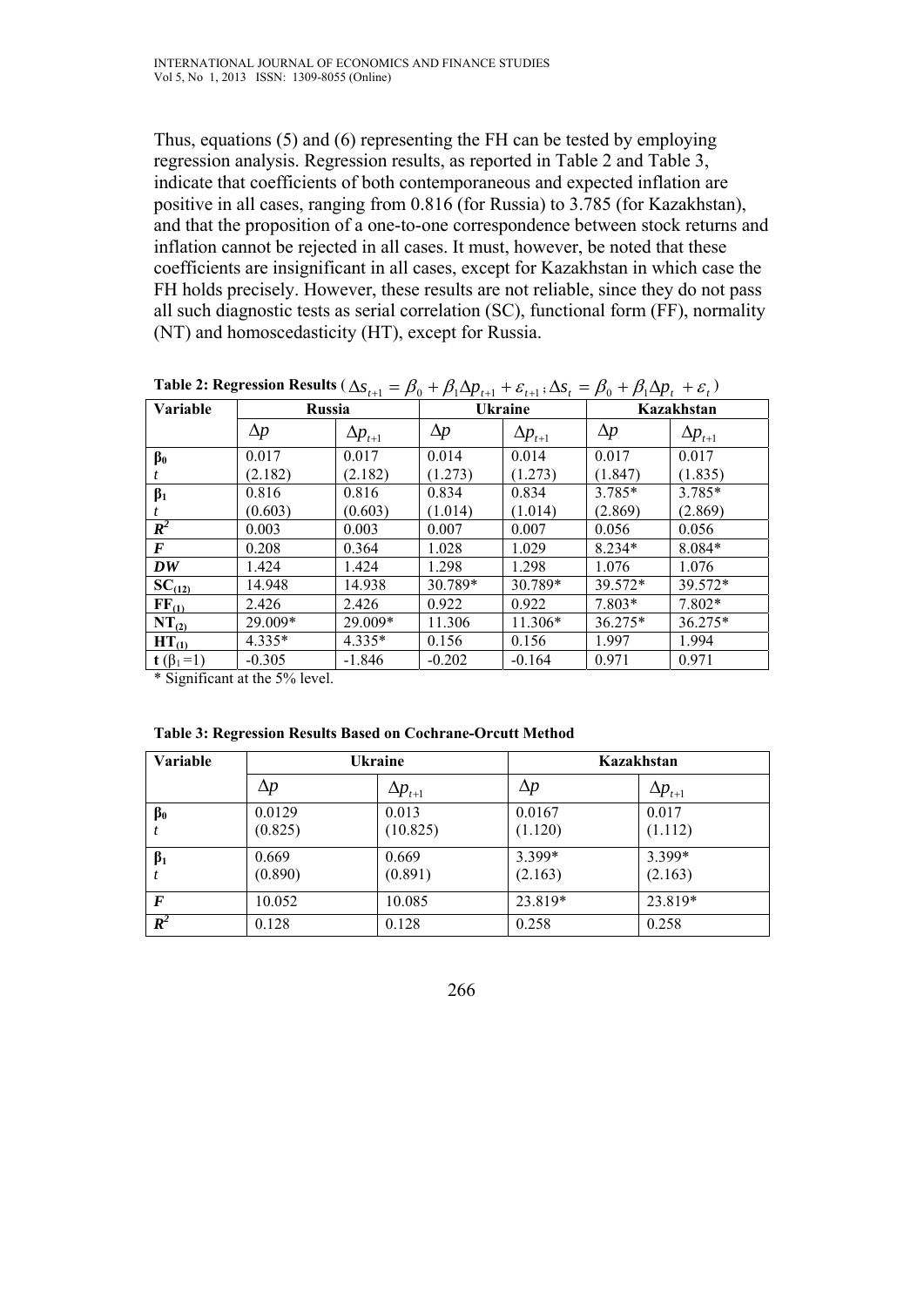| DW              | 1.905    | 1.905    | 1.929 | 1.929 |
|-----------------|----------|----------|-------|-------|
| t $(\beta_1=1)$ | $-0.372$ | $-0.371$ | 1.109 | 1.109 |

\* Significant at the 5% level.

Thus, equations (5) and (6) are estimated again by employing the Cochrane-Orcutt method to produce efficient estimates of the FH for Ukraine and Kazakhstan. The results, as presented in Table 3, show that the FH holds precisely only for Kazakhstan. Not only are the coefficients of contemporaneous and expected inflation correctly signed but the proposition that these coefficients are equal to unity cannot be rejected.

Tests are also conducted to examine if a long-run relationship exists between stock and goods prices in the CIS countries. Employing two residual based tests of cointegration, the Engle-Granger (1987) and Phillips-Ouliaris (1990), the results do not confirm the long-run relationship between stock and goods prices in all cases. However, a significant error-correction representation exists for Russia, implying that it takes less than 2 years to restore the equilibrium between stock and goods prices<sup>5</sup>.

## **4. CONCLUSION**

 $\overline{a}$ 

This paper has tested the Fisher relationship between stock returns and inflation for Kazakhstan, Russian and Ukrainian. The results reveal that the Fisher effect does not hold in the short-run in all cases, except for Kazakhstan. However, a weak form of the Fisher effect does exist in all cases in the sense that there is a positive relationship between stock returns and (expected and contemporaneous) inflation in all cases. This also implies that stocks markets in the three CIS countries do not provide a good hedge against inflation, except for Kazakhstan. The Fisher effect holds precisely in Kazakhstan, in which case not only are the coefficients of expected and contemporaneous inflation correctly signed but are also equal to unity.

<sup>&</sup>lt;sup>5</sup>The results of cointegration tests and error-correction representation are not reported here. One can have an access to these results on request from the authors.

<sup>267</sup>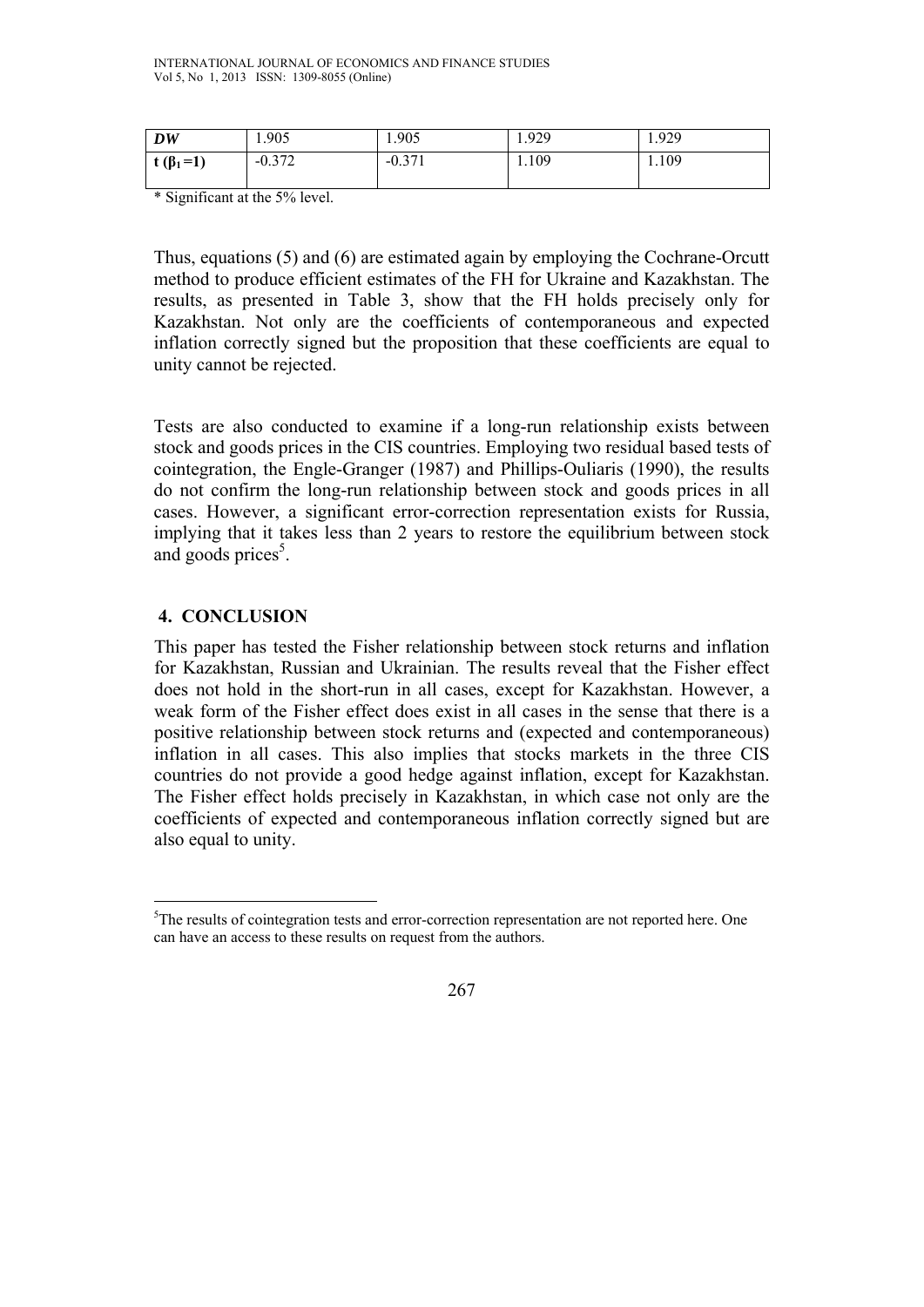The results from cointegration tests do not confirm any long-run relationship between stock and goods prices in the three countries. However, there is some evidence supportive of the long-run relationship for Russia since a significant error-correction representation exists, showing that it takes less than two years to restore the Fisher relation.

### **Bibliography**

Alagidede, Paul and Panagotidis, Theodore (2010), "Can Common Stock Provide a Hedge against Inflation? Evidence from African Countries", *Review of Financial Economics*, Vol. 19, pp. 91-100.

Al-Khazali, Osamah and Pyun, Chong (2002), "Stock Prices and Inflation: New Evidence from the Pacific-Basin Countries", *Review of Quantitative Finance and Accounting*, Vol. 22, pp. 123– 140.

Anari, Ali and Kolari, James (2001), "Stock Prices and Inflation", *Journal of Financial Research*, Vol. 24, No. 4, pp. 587–602.

Barnes, Michelle, Boyd, John and Smith. Bruce (1999), "Inflation and Asset Returns", *European Economic Review*, Vol. 43, pp. 737-754.

Bodie, Zvi (1976), "Common Stocks as a Hedge Against Inflation, "Journal of Finance, Vol. 31, no. 2, pp. 459-470.

Boudoukh, Jacob and Richardson, Matthew (1993), "Stock Returns and Inflation: a Long-Horizon Perspective", *American Economic Review*, Vol. 83, No. 5, pp. 1346- 1355.

Cohn, Richard and Lessard, Donald (1981), "The Effect of Inflation on Stock Prices: International Evidence" *Journal of Finance*, Vol. 36, No. 2, pp. 277-289.

Dickey, David and Fuller, Wayne (1979), "Distribution of the Estimators for Autoregressive Time Series with a Unit Root" *Journal of American Statistical Association"*, Vol. 74, No. 366, pp. 427-431.

Engle, Robert and Granger, William (1987), "Co-integration and Error Correction Representation, Estimation and Testing", *Econometrica,* Vol. 55, pp. 251 – 276.

Fama, Eugene and Schwert, William (1977), "Asset Returns and Inflation", *Journal of Financial Economics*, Vol. 5, No. 2, pp. 115-146.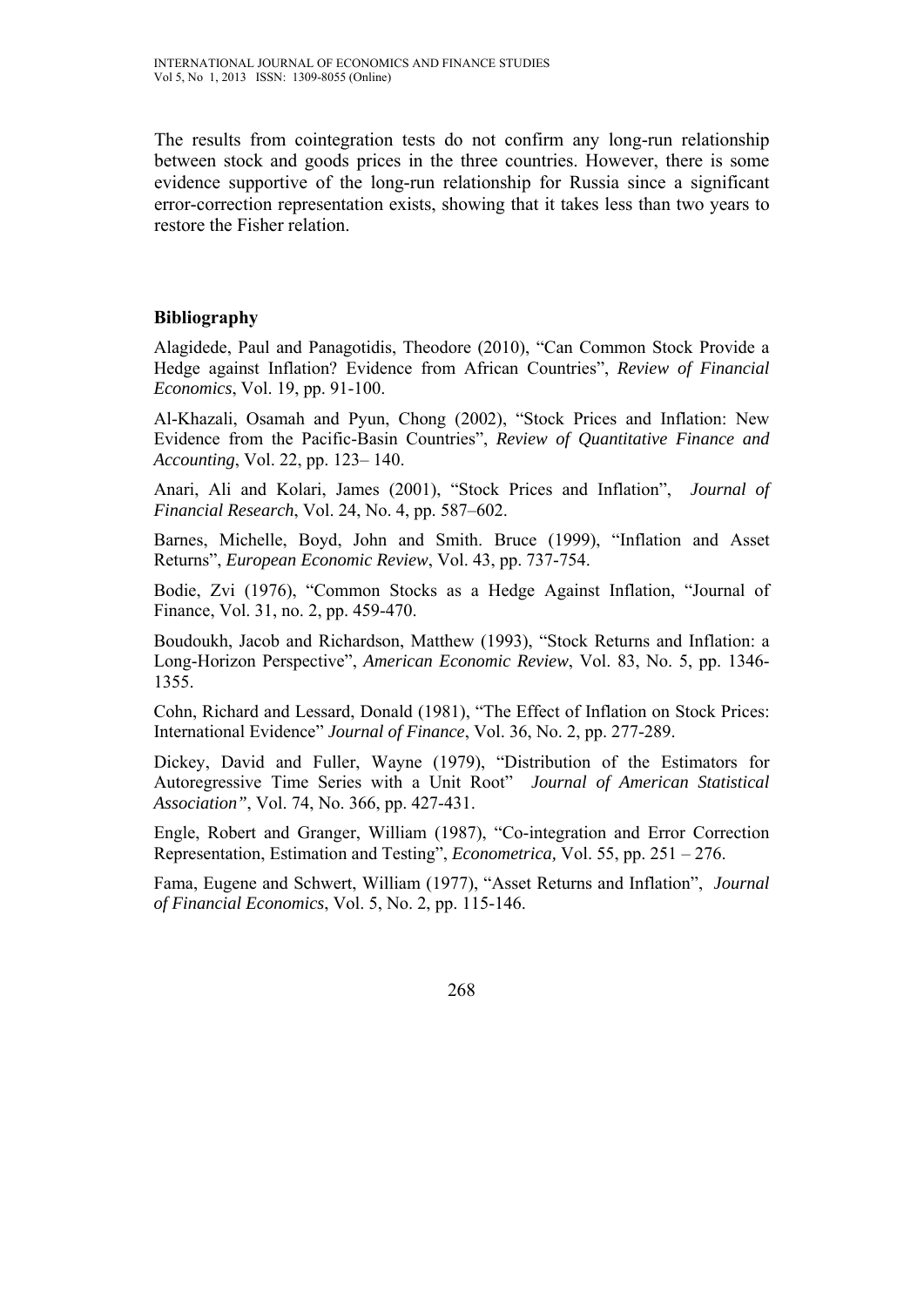Firth, Michael (1979), "The Relationships Between Stock Market Returns and Rates of Inflation", *Journal of Finance*, Vol. 34, No. 3, pp. 743-749.

Fisher, Irving (1930), The Theory of Interest, New York: Macmillan.

Gultekin, Bulent (1983a), "Stock Market Returns and Inflation: Evidence from Other Countries", *Journal of Finance*, Vol. 38, No. 3, pp. 663-673.

Gultekin, Bulent (1983b), "Stock Market Returns and Inflation Forecasts" *Journal of Finance*, Vol. 38, No. 1, pp. 49-65.

Hein, Scott and Mercer, Jeffrey (1999), "Co-movements of Stock Prices and Consumer Goods Prices", *Working Paper Presented at the 1999 Southern Finance Association Conference*.

Humphrey, Thomas (1983), "The Early History of the Real/Nominal Interest Rate Relationship", *Federal Reserve Bank of Richmond Economic Review*, Vol. 69, No. 3, pp. 2-10.

Jaffe, Jeffrey and Mandelker, Gershon (1976), "The Fisher Effect for Risky Assets: An Empirical Investigation," *Journal of Finance*, Vol. 31, No. 2, pp. 447-458.

Johansen, Soren (1991), "Estimation and Hypothesis Testing of Cointegration Vectors in Gaussian Vector Autoregressive Models", *Econometrica*, Vol. 59, No. 6, pp. 1551–1580.

Kim, Jae and Ryoo, Heajin (2011), "Common Stocks as a Hedge Against Inflation: Evidence from Century-Long US Data", *Economic Letters*, Vol. 113, pp. 168-171.

Lintner, John (1975), "Inflation and Security Returns", *Journal of Finance*, Vol. 30, No. 2, pp. 259-280.

Moosa, Imad and Bhatti, Razzaque (1997) International Parity Conditions: Theory, Econometric Testing and Empirical Evidence, published simultaneously by Macmillan Press Ltd. (U.K) and St. Martin's Press, INC. (USA).

Nelson, Charles (1976), "Inflation and Rates of Return on Common Stocks" *Journal of Finance*, Vol. 31, No. 2, pp. 471-483.

Oudet, Bruno (1973), "The Variation of the Returns on Common Stocks", *Journal of Financial and Quantitative Analysis*, Vol. 8, No. 2, pp. 247-58.

Pearce, Douglas (1982), "The Impact of Inflation on Stock Prices", *Economic Review Federal Reserve Bank of Kansas City*, March, pp. 3-18.

Schotman, Peter and Schweitzer, Mark (2000), "Horizon Sensitivity of the Inflation Hedge of Stocks", *Journal of Empirical Finance,* Vol*.* 7, pp. 301-315.